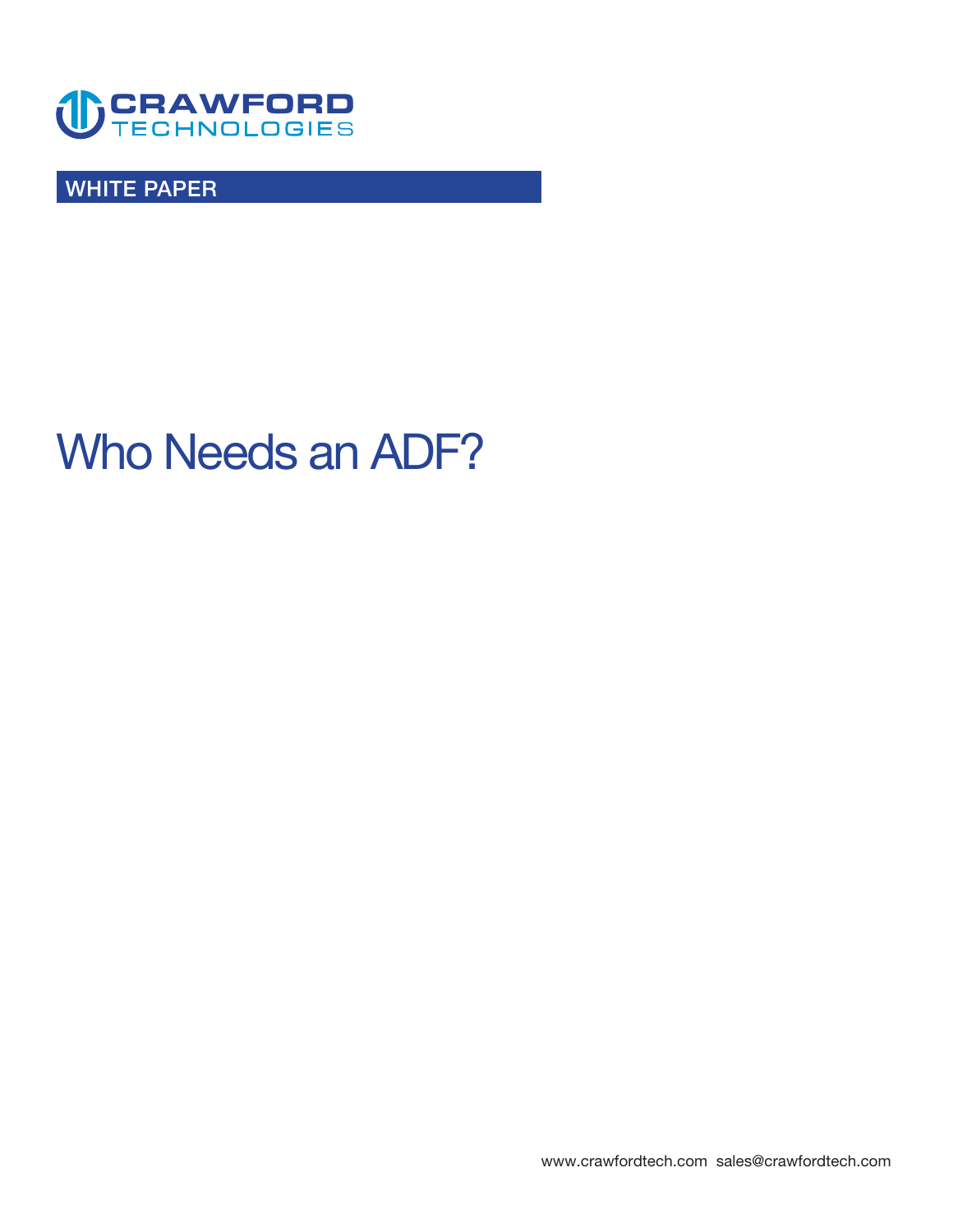**Enterprises have many reasons to consider installing an Automated Document Factory (ADF). The benefts of control, accountability, analysis data, alert notifcation, productivity improvements and cost containment are important for almost all organizations that create and distribute customer communications. Operations failing to offer this functionality, be they outsource providers or in-house document centers, will fnd it diffcult to support the document applications important to their customers.** 

**Companies become interested in ADF technology because of obvious pain points such as incidents of mixed account documents, failure to meet SLAs, or losing business to competitors who offer the advantages and security ADFs provide.** 

**Other times, companies see ADF technology as a critical business growth enabler that allows them to enter new markets or deliver a better product to their customers.** 

# **Could an ADF Beneft Your Company?**

# *Assessing Risk*

**What are the consequences if you accidently expose personal information by mixing accounts? What if a job misses a mailing deadline? If a machine fails during a production job how will the operator restart at the correct place, avoiding duplicates or missed documents?** 

# *Controlling Costs*

**Can you drop the third shift? Which jobs take the longest to run? How much time do you spend chasing down inquiries about job or document status? Can you reduce production and postage expenses by combining jobs? When does it make fnancial sense to replace aging equipment?** 

## *Attracting New Business*

**Would new markets, such as processing HIPAA controlled documents, be accessible to your organization if you had better tracking and controls? Are there opportunities to print and insert variable page-count statements? Are all the latest RFP's requiring multi-channel document delivery and customer preference maintenance?** 

# *Improving Service*

**Can responding quicker to customer inquiries aid in customer retention? Will automated reprints get documents into the mail a day or two sooner? Would real time alerts allow management to resolve production problems before they impact customers?** 

**Any of these items could justify the purchase of an ADF solution. Most companies see improvements in multiple areas by taking full advantage of the capabilities offered by today's modern automated document factories.**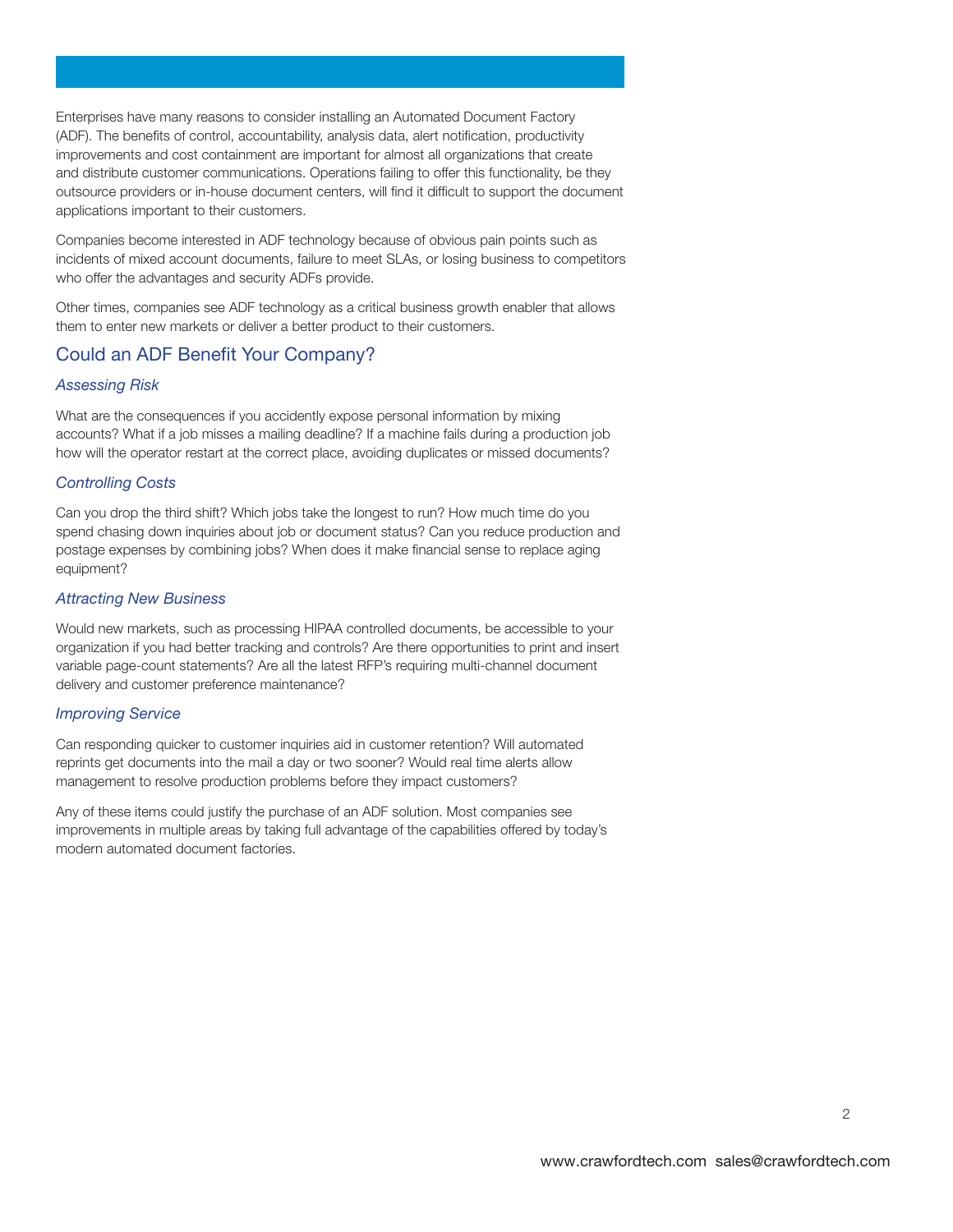# **Investigating a Solution: Identify all the Stakeholders**

**Document printing, inserting and mailing operations are obvious stakeholders in the changes that will come about from an ADF implementation. But the ADF solution will affect several other groups and departments as well. Other entities will lend resources to the design and implementation of the ADF solution. Typical involved groups include:** 

- **• Information Technology**
- **• Quality Control**
- **• Customer Experience**
- **• Legal/Regulatory/Compliance**
- **• Finance**
- **• Marketing**
- **• Customer Service**
- **• Sales**
- **• Business Lines**
- **• Customers**
- **• Outsource Service Providers**

# **Making the Decision**

**As you identify your needs and investigate possible solutions, consider the following points:** 

# *Scope of the Project*

**Are you seeking a single site solution or do you need an ADF to manage work at multiple locations? Are the multiple locations run independently or will you balance the daily workload among all the sites? How many distribution channels do you support now, and how might this change? Will you implement the ADF concurrently with other major projects, such as converting to inkjet?** 

# *Milestones and Deadlines*

**Are customers or regulatory authorities imposing deadlines? What are they? How will these targets affect project priorities?**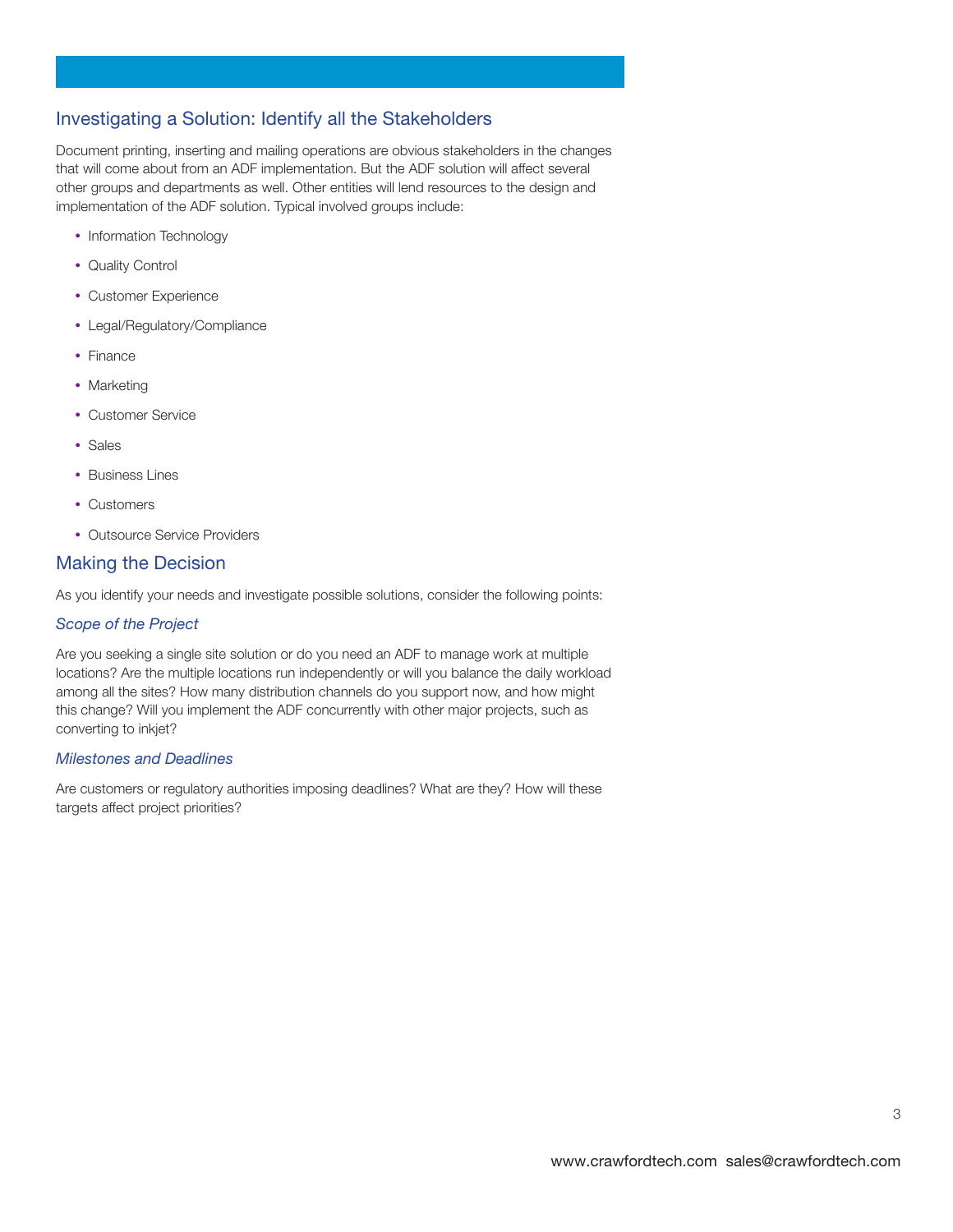#### *Measurement*

**Is baseline data available? How will you measure ADF effectiveness? Will you need help to identify problems and make adjustments?** 

#### *Identify Current Issues*

**Are there existing problems such as mixed documents, reprints, productivity, scheduling or distribution channel errors? Do you have blind spots in the workfow where you can't determine the status of a document or a job?** 

#### *Strategic Goals*

**Are errors or ineffciencies retarding growth? Is customer satisfaction waning? Is your company striving to provide customers with a seamless communication experience?** 

#### *Review Options*

**Which ADF features are most important? Can you implement some now and some later? Are investments in new equipment necessary or can you modify current hardware? Do you need portals for your customer service department or for end customers?** 

#### *Assess Risk*

**What is the effect on customer communications if you take no action? Are regulatory violations a possibility? Can the ADF project continue on schedule if your IT resources are reassigned?** 

# *Project Costs and Savings Opportunities*

**Consider acquisition, professional services, training, equipment modifcation or replacement, manpower reductions, improved cash fow, lower postage, better use of equipment, reduction in outsourced work, etc. Each organization implementing an automated document factory may have different objectives for saving money or taking advantage of new opportunities.** 

# **Today's Market Calls for Integrity and Control**

**Document centers and print service providers are fnding customers expect their vendors to provide tracking and integrity controls. Any operation that handles documents containing sensitive data must have iron-clad processes to prevent accidentally exposing a customer's private information. Complex applications amplify the need for the document-level controls available via ADF technology.** 

**Jobs that feature variable page-count documents, matched envelope contents, addressing on closed-face envelopes or duplex-printed variable data are especially vulnerable to errors. Applications like these are risky to run without a sophisticated system of identifcation and tracking.** 

**4**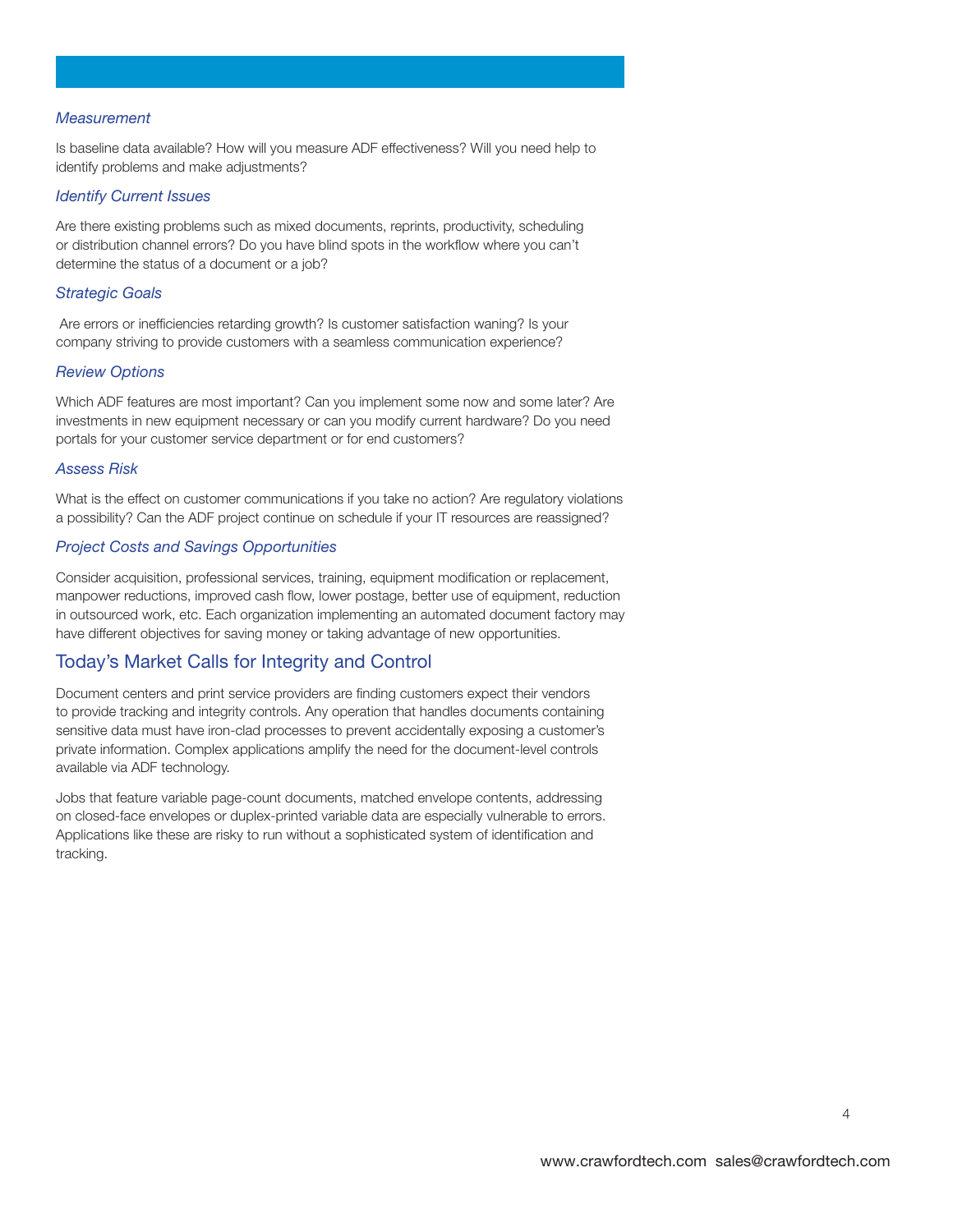**Even direct mail marketing applications demand the document integrity measures provided by ADF systems. As applications become heavily personalized, error risk increases. Mismatching elements of a personalized mail piece can cause a great deal of diffculty for the service provider or the in-house document center, including costs of re-work or even the loss of an account.** 

**As overall mail volumes drop due to more precise targeting and migration to digital channels, the value of each mail piece rises. Failing to mail to some portion of the list or making mistakes that lessen the ability of mail pieces to produce the desired result strengthens customer perceptions that mail is too expensive. Too many mistakes will cause mailers to consider alternative ways to communicate with their customers and prospects, further decreasing mail volumes.** 

**Besides the obvious benefts of improved mail quality, lower costs or more effcient operations, ADF solutions can also open the door to new opportunities.** 

**Improved tracking and control allows document centers to consider strategies such as householding and co-mingling jobs. These strategies, often enabled with document reengineering tools like Crawford Technologies Operations Express, lower operational costs and postage expenses. Re-engineered documents can also enhance the customer experience.** 

**Multi-channel distribution is a feature of all contemporary customer communication strategies. This is a moving target as new trends and technologies emerge. A fexible ADF platform is essential to provide the accuracy and responsiveness required by companies seeking to connect with their customers across multiple channels.** 

**The complexity of capturing, maintaining and acting upon customer communication preferences, combined with the need to output documents in multiple formats to support physical and digital channels, requires an automated document factory. The expected growth in digital delivery systems will add to this complexity, so service providers and in-plant document centers need to be ready.** 

**Higher productivity and greater control can enable business opportunities. With the ability to demonstrate higher degrees of accuracy, productivity and quality because of the ADF, organizations may fnd they can attract customers with higher volumes or those with turnaround requirements they could not previously support.** 

**And fnally, organizations can use customer communications data accumulated by the ADF to assess their entire customer communications strategy. This information can help ensure customer messages are consistent, relevant and necessary. Companies can integrate the ADF with other business processes and bring customer relationships to a whole new level.**